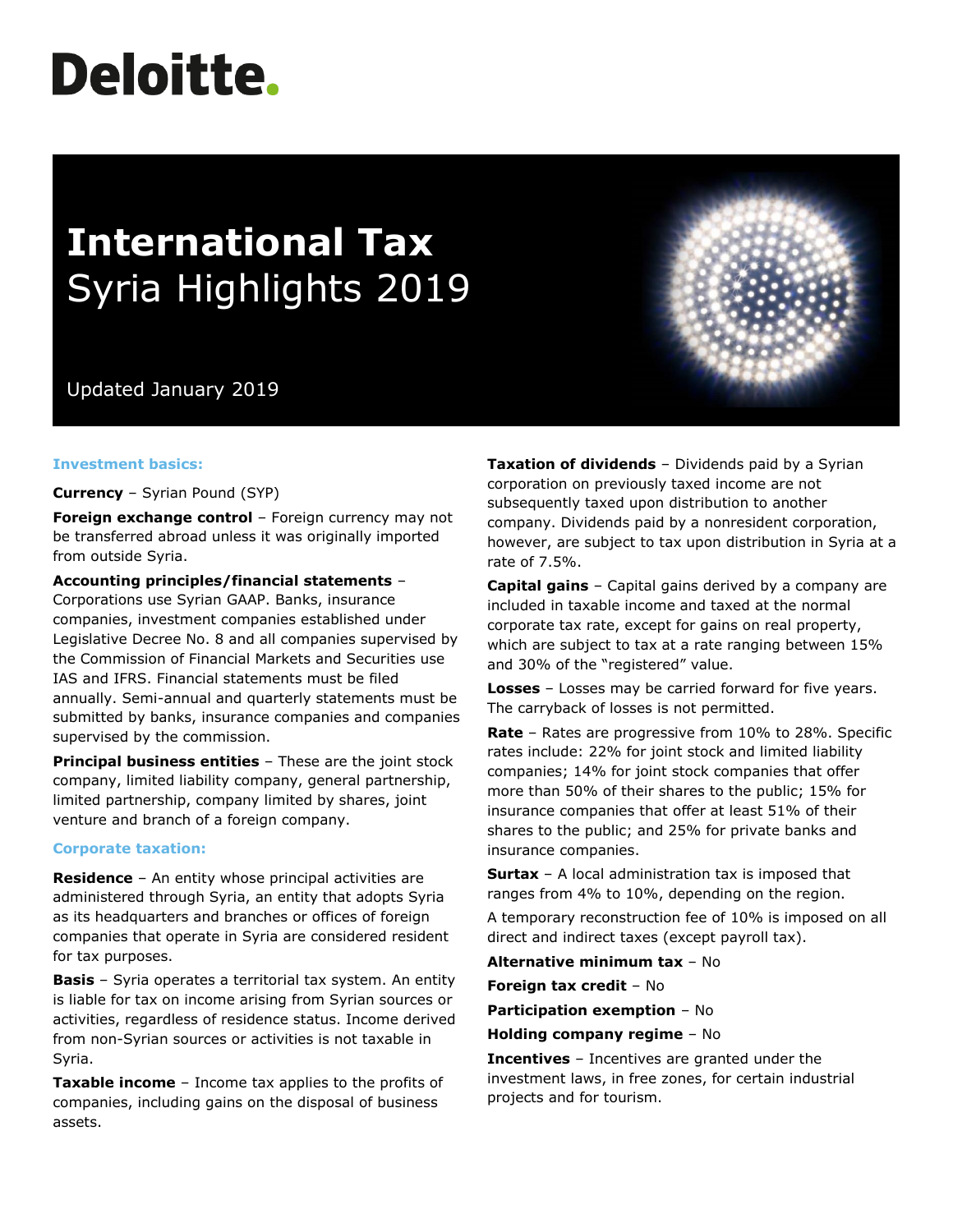#### **Withholding tax:**

**Dividends** – Dividends paid by a Syrian corporation from previously taxed income are exempt from tax upon distribution.

**Interest** – Interest paid to a nonresident is subject to a 7.5% withholding tax.

**Royalties** – Royalties paid to a nonresident are subject to a 5% withholding income tax, as well as a 2% withholding payroll tax.

**Technical service fees** – Technical service fees are subject to a withholding tax of 7% (5% as income tax and 2% as payroll tax).

#### **Branch remittance tax** – No

#### **Other taxes on corporations:**

**Capital duty** – Tax must be paid to the Commission on Financial Markets and Securities on an initial public offering or a subsequent capital increase. The tax is calculated as the sum of SYP 250,000, plus 0.1% of the publicly issued capital, up to a maximum of SYP 1 million. A stamp fee of 0.4%% of the capital also must be paid upon the establishment and registration of a corporation. The stamp fee is reduced by 50% if the company offers more than 50% of its shares to the public.

**Payroll tax** – The employer must withhold 5% to 22% of salary.

**Real property tax** – Tax on real estate ranges from 14% to 60%, depending on the type of property.

**Social security** – The employer is required to make social insurance contributions of 17.1% of payroll costs as follows: 14% to cover old age, disability and death benefits; 3% to the work injury benefits scheme; and 0.1% to a lump-sum disability benefits fund.

**Stamp duty** – Stamp duty generally is imposed on transactions, such as the formation of corporations, the execution of documents, licenses, contracts, etc., at rates ranging from 0.3% to 0.7%. See also above under "Capital duty").

**Transfer tax** – Transfer tax varies according to the type of property and type of ownership transfer.

#### **Anti-avoidance rules:**

**Transfer pricing** – No **Thin capitalization** – No **Controlled foreign companies** – No **Disclosure requirements** – No

**Compliance for corporations:**

**Tax year** – Calendar year

**Consolidated returns** – Consolidated returns are not permitted; each company must file a separate return.

**Filing requirements** - The tax return for limited liability and joint stock companies must be submitted by 31 May (31 March for other types of companies). Payment of tax is due within 30 days of the filing deadline.

Payroll withholding tax must be submitted by the employer on a semi-annual basis.

**Penalties** – A penalty is assessed for late payment of tax at a rate of 10% annually, up to 30% of the tax liability. **Rulings** – No

#### **Personal taxation:**

**Basis** – An individual is liable for Syrian tax on income arising from sources or activities in Syria, regardless of his/her residence status in Syria. Income derived from non-Syrian sources or activities is not taxable in Syria.

Wages and salaries tax is imposed on an individual who derives income from a private treasury if he/she is Syrian-resident or if the amount paid is compensation for services provided; or from a public treasury, regardless of residence status in Syria.

**Residence** – A national of Syria or an Arab or foreign person legally residing in Syria are considered resident for tax purposes.

**Filing status** – Each individual must file a return; joint filing is not permitted.

**Taxable income** – Gross income is based on the actual amount of salaries and wages, special assigned amounts, bonuses and all monetary or in-kind benefits.

**Capital gains** – There is no specific capital gains tax for individuals. Tax is paid on the sale or disposition of property at rates that vary depending on the type of transaction.

**Deductions and allowances** – Deductions are allowed for certain expenses, such as work travel and business expenses.

**Rates** – Tax is levied at progressive rates ranging from 5% to 22% on monthly salaries, with the first SYP 15,000 exempt.

Nonregular benefits payments (e.g. bonuses) are subject to tax at a rate of 10%.

#### **Other taxes on individuals:**

#### **Capital duty** – No

**Stamp duty** - Stamp duty generally is imposed on the execution of documents, licenses, contracts, etc. at rates ranging from 0.3% to 0.7%.